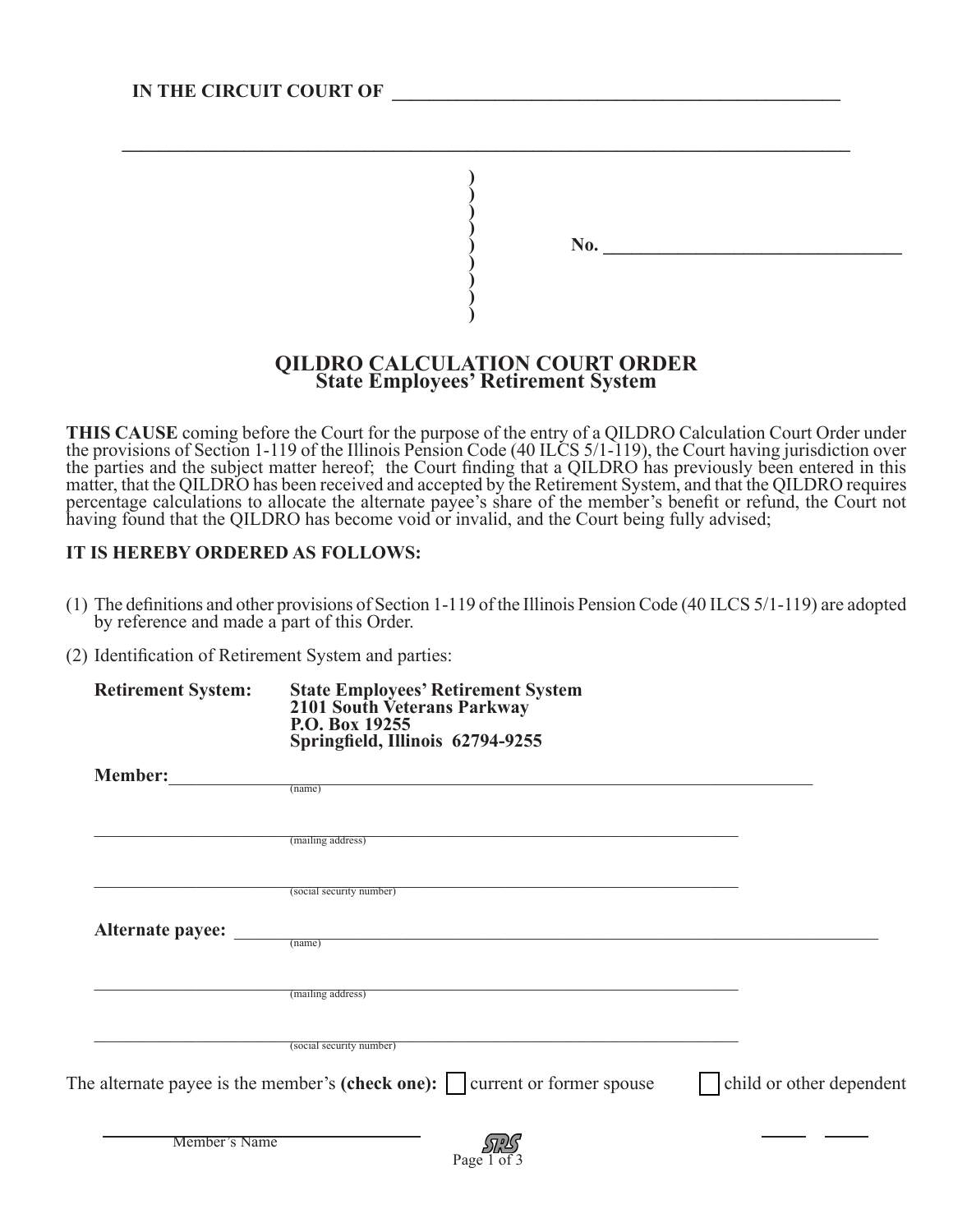- (3) **Percentage of Marital Portion.** The following shall apply if and only if the QILDRO allocated ben- efits to the alternate payee in the specific Section noted. The Retirement System shall pay the amounts as directed below, but only if and when the benefits are payable pursuant to the QILDRO and Section 1-119 of the Illinois Pension Code (40 ILCS 5/1-119). Parties shall see QILDRO Section IX for the definitions of A, B, C and D as used below.
	- (a) The alternate payee's benefit pursuant to QILDRO Section III (A) (2) **(monthly retirement benefit)** shall be calculated pursuant to Section IX of the QILDRO and paid as follows:

$$
\left(\frac{\text{center A}}{\text{(enter A)}} \cdot \frac{1}{\text{(enter B)}}\right) X \underbrace{\text{(enter C)}}_{\text{(enter D)}} = \underbrace{\text{K}}_{\text{(Monthly Amount)}}
$$

(b) The alternate payee's benefit pursuant to QILDRO Section V (A) (2) **(termination refund)** shall be calculated pursuant to Section IX for the QILDRO and paid as follows:

$$
\left(\frac{1}{\text{(enter A)}} \cdot \frac{1}{\text{(enter B)}}\right) X \underbrace{\hspace{1cm}}_{\text{(enter C)}} X \underbrace{\hspace{1cm}}_{\text{(enter D)}} = \underbrace{\hspace{1cm}}_{\text{(Amount)}
$$

(c) The alternate payee's benefit pursuant to QILDRO Section VI (A) (2) **(partial refund)** shall be calculated pursuant to Section IX of the QILDRO and paid as follows:

$$
\left(\frac{1}{\text{(enter A)}} - \frac{1}{\text{(enter B)}}\right) X \underbrace{\qquad \qquad}_{\text{(enter C)}} X \underbrace{\qquad \qquad}_{\text{(enter D)}} = \underbrace{\qquad \qquad}_{\text{(Amount)}}
$$

(d) The alternate payee's benefit pursuant to QILDRO Section VII (A) (2) **(lump-sum death benefit)** shall be calculated pursuant to Section IX of the QILDRO and paid as follows:

$$
\left(\frac{\text{center A}}{\text{(enter A)}}\middle|X\right) = \frac{\text{inter B}}{\text{(enter C)}} \quad \text{X} \quad \frac{\text{inter D}}{\text{(enter D)}} = \frac{\text{inter D}}{\text{(Amount)}}
$$

The Retirement System's sole obligation with respect to the equations in this paragraph (3) is to pay the amounts indicated as the result of the equations. The Retirement System shall have no obligation to review or verify the equations or to assist in the calculations used to determine such amounts.

- (4) **Percentage of Gross.** The following shall apply only if the QILDRO allocated benefits to the alternate payee in the specific Section noted. The Retirement System shall pay the amounts as directed below, but only if and when the benefits are payable pursuant to the QILDRO and Section 1-119 of the Illinois Pension Code (40 ILCS 5/1-119).
	- (A)The alternate payee's benefit pursuant to QILDRO Section III (A) (3) **(monthly retirement benefit)** shall be calculated and paid as follows:

 $X$  = (Gross Benefit Amount) (Percentage) (Monthly Amount)

> (B) The alternate payee's benefit pursuant to QILDRO Section V (A) (3) **(termination refund)** shall be calculated and paid as follows:

$$
\frac{X}{\text{(Gross Benefit Amount)}} \quad X \qquad \text{(Percentage)} \qquad \qquad \text{(Amount)}
$$

(C) The alternate payee's benefit pursuant to QILDRO Section VI (A) (3) **(partial refund)** shall be calculated and paid as follows:

 $\frac{X}{(Gross Benefit Amount)}$   $\frac{X}{(Percentage)}$  =  $\frac{1}{(Amount)}$ 

(D)The alternate payee's benefit pursuant to QILDRO Section VII (A) (3) **(lump-sum death benefit)** shall be calculated and paid as follows:

 $X_{\bullet} = \bullet$ (Gross Benefit Amount) (Percentage) (Amount)